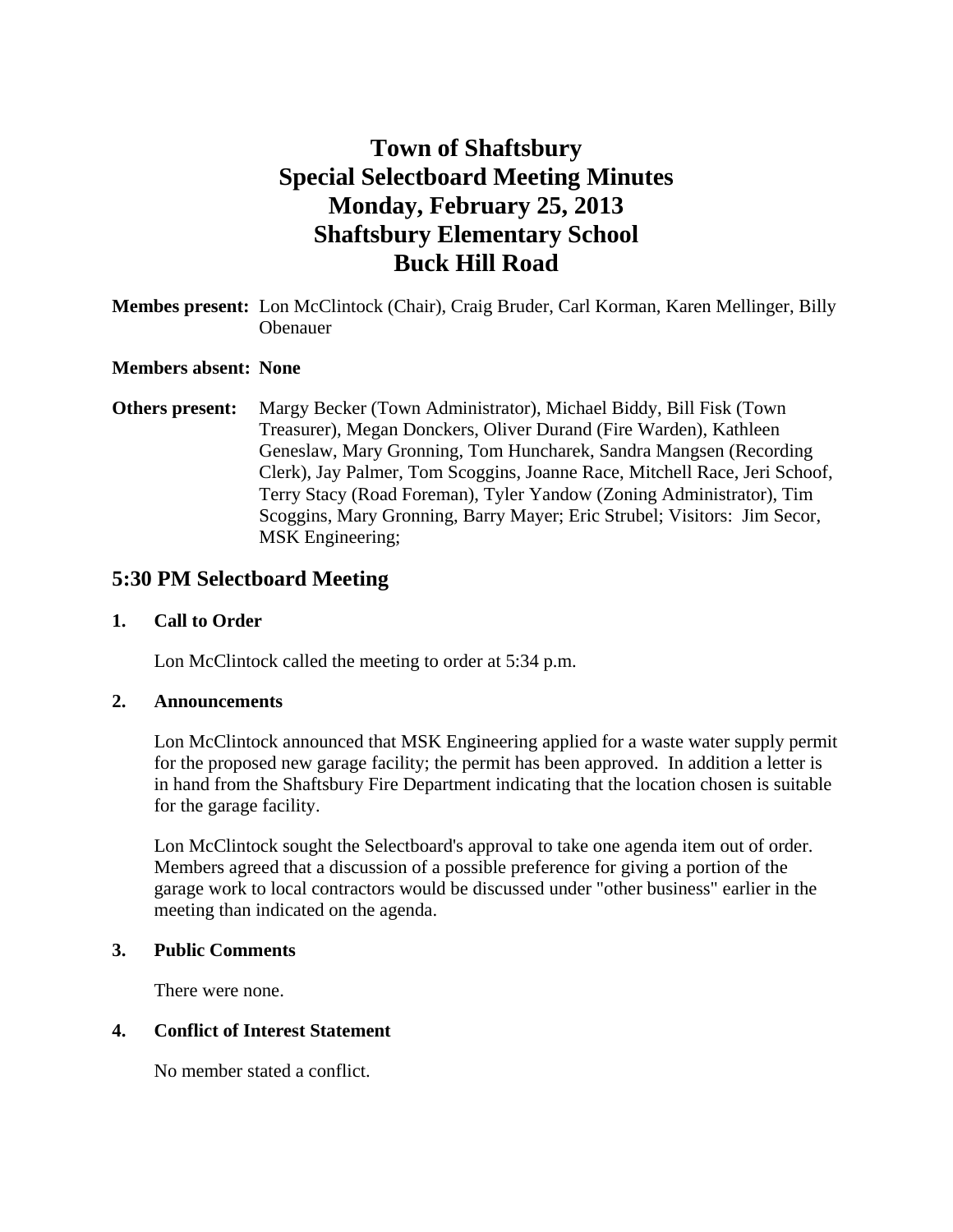### **5. Development Review Board Interviews – Alternate Position**

Two individuals were interviewed, Kathy Geneslaw and Michael Biddy. The candidates were asked about their reasons for seeking the alternate position, their professional background and likely contribution to the Board, and their ability to evaluate applications objectively with reference to the Town Zoning Bylaws.

Ms. Geneslaw pointed out that she has much experience as a citizen advocate, having attended numerous meetings and having been involved in discussions of various issues over the last few years. Asked whether she would be able to separate her feelings about an issue as a property owner from what may be permitted under the town bylaws, she answered that while there will always be grey areas in the interpretation of the bylaws, she would be able to be objective in matters that came before the Board. As for her professional background, she reported that she is a registered nurse and holds a master's degree in public administration. She would expect the chair of the Board to take responsibility to maintain order in the meetings while allowing members of the public to be heard as much as possible, and would hope that Board members could receive packets of information at least ten days before each meeting in order to allow time for thorough review of complex material. She feels her past involvement as a citizen advocate in some contentious issues that came before the Town's Boards would not necessarily require her to recuse herself should similar issues emerge during her tenure; indeed, the expertise she has gained in researching such issues would enable her to be objective and she not necessarily recuse herself simply because she had taken a certain position in the past.

Michael Biddy reported that his long residence in the town and his twenty years as the Town Tree Warden has made him aware of the process employed by the Development Review Board; his own past dealings with the Board required him to educate himself about the relevant bylaws and the process of reviewing applications. He suggested that he could make a particular contribution in attempting to ensure that property owners had a different (and better) experience than he himself had had. He noted that the Development Review Board must attend to state laws and to the Town's bylaws, and that it must listen to citizens. He noted as well that all communications should be during meetings, with no ex parte communication permitted. At the request of a Selectboard member, he briefly reviewed his own experience with the Board. He has run his own business as an arborist since the 70s. He would expect to attend most meetings, and certainly all meetings that dealt with an issue he had been involved in, until that issues was concluded.

### **6. FY13 Budget Year-To-Date Review**

Bill Fisk presented a financial report. Tax revenues stand at \$1,339220.52, or 102.03% of the amount budgeted.

Expenditures are close to those budgeted at this point, two-thirds of the way through the fiscal year. Actual expenditures to-date are \$1,293,502.01, or 68.7% of amounts budgeted. He reviewed the situation category by category.

Members of the Selectboard thanked him for his report.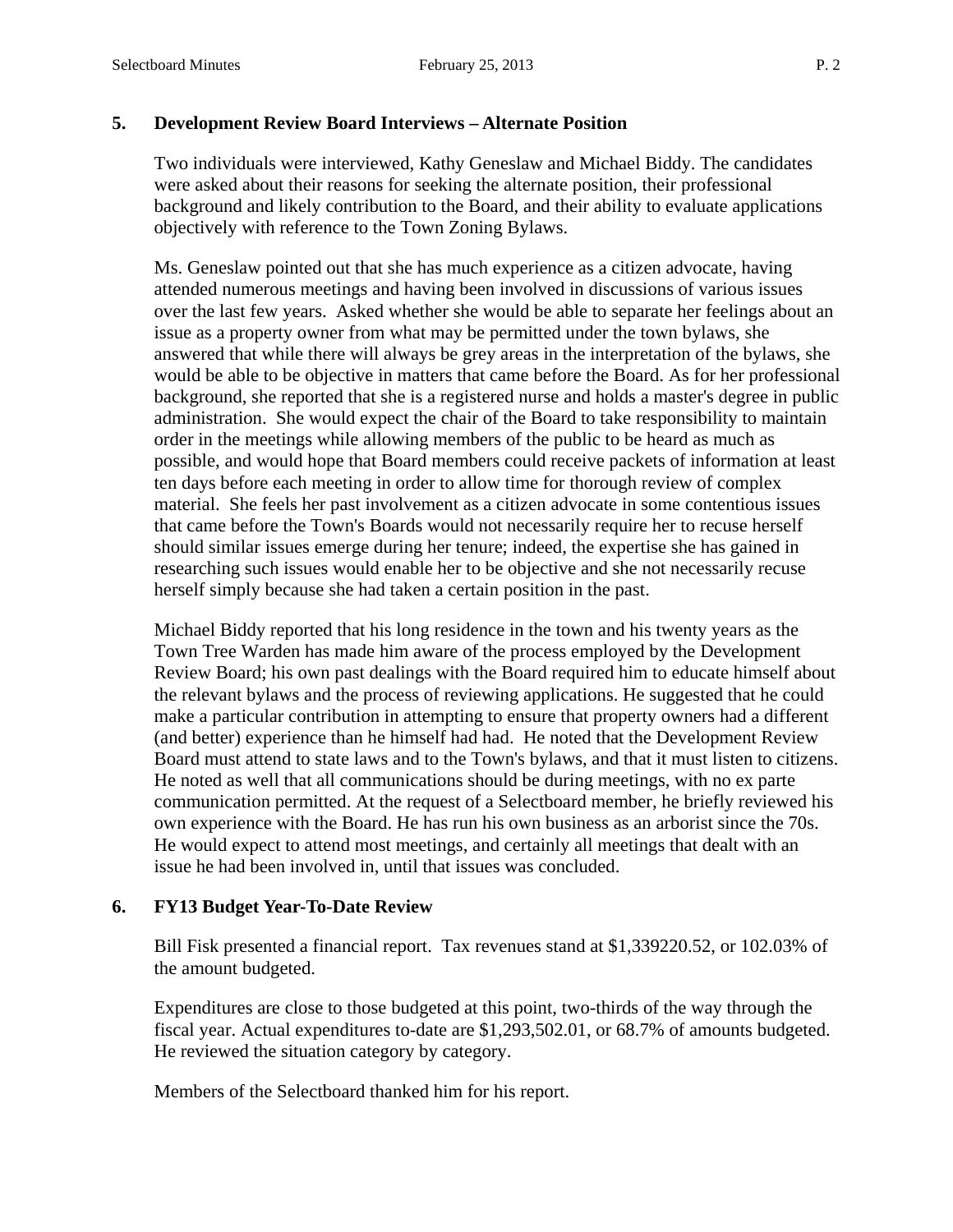### **7. Open Garage for Public re: Bond Vote re: new Town Garage**

Lon McClintock announced that Terry Stacy has arranged for the garage to be open to public view on Friday, Mar 1 (4-6 p.m.) and Saturday, Mar 2 (8-11 a.m.), so that residents can see what the current situation is before voting day.

### **8. Other Business (part 1)**

**New Town Garage: Bid Policies – Local Preference:** Jim Secor was asked about strategies for giving preference to local contractors if the garage bond is approved. He reported that the project will need to be entrusted to bondable contractors, so that not all local contractors will be eligible. MSK can, however, provide a list of local skilled tradesman to general contractors who will need to subcontract particular aspects of the construction. There was some discussion of possible strategies, by working a mechanism for preferential treatment into the bid process, (perhaps with a two-fold bid process, one open to all contractors, and the other restricting all or some of the work to local contractors) or by rewarding a general contractor who met a specified level of allocation of work to local contractors.

# **7:00 PM Public Information Meeting – Proposed Construction of New Town Garage**

### **9. Presentation by Selectboard**

Lon McClintock outlined the reasons for the proposed replacement of the existing garage.

### **10. Presentation by MSK Engineering**

Jim Secor and Jeff Goldstone presented information about the site and the proposed construction.

### **11. Public Questions & Comments**

There was substantial discussion. Approximately thirty members of the public were in attendance.

### **12. Close Public meeting**

The Public Information Meeting was ended at 8:20 p.m.

## **Selectboard Meeting Continued**

The Selectboard reconvened at 8:22 p.m.

### **13. Liquor License Renewal Application – Thyme Tables**

Lon McClintock explained that the license must be renewed every two years.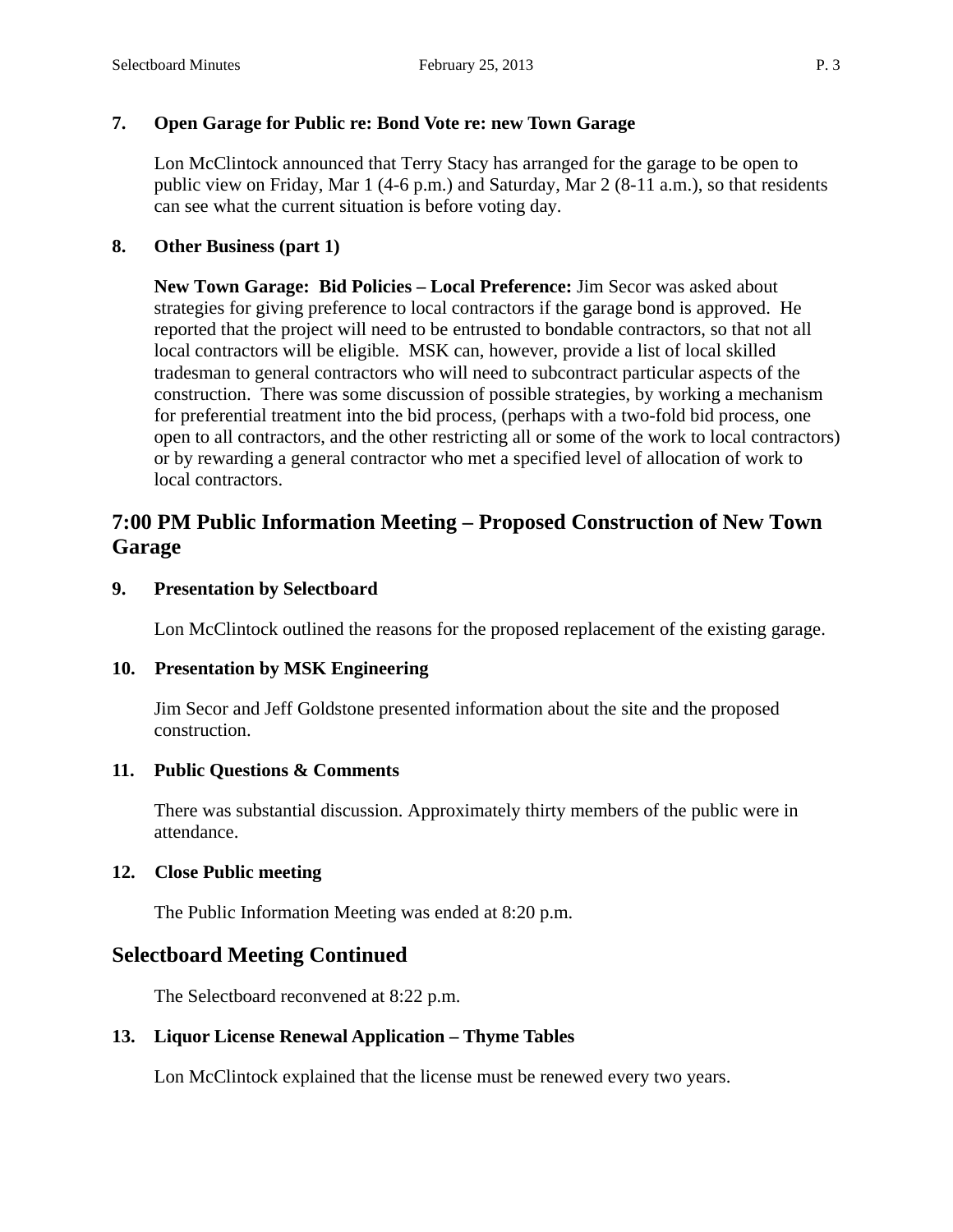### **Motion. To approve the Liquor License Renewal Application of Thyme Tables. Moved by Karen Mellinger; seconded by Craig Bruder. As a few problems were noted in the documentation, the motion was withdrawn.**

#### **14. Brush Truck Body – Bid Opening**

Two bids were opened, one from Lucky's and one from Arrowhead Equipment. Arrowhead's bid was \$14,000; Lucky's was \$7945. Each had various options attached. Lucky's was tentatively determined to be the low bidder; Oliver Durand will examine the bids in detail with Margy Becker.

#### **15. Conflict of Interest Policy – 2nd reading**

This matter was deferred for consideration at a later meeting.

#### **16. Other business (part 2)**

The Selectboard's next meeting will be held on Mar 11, and will be chaired by Karen Mellinger (vice-chair). The Selectboard's Rules of Procedure are to be on the agenda.

The presentation at the Town meeting with respect to the garage proposal was discussed.

#### **17. Town Administrator Report**

Margy Becker noted that potential election of a Constable with law enforcement credentials has sparked inquiries from the Sheriff's Department regarding the role of Shaftsbury Town Constables.

She noted that the transfer station must be recertified. Marsh Engineering Services will provide necessary expertise. Used oil disposal remains a problem. Safety Kleen has been sold to Clean Harbors; therefore perhaps the Town will receive a more competitive quote for disposal of used oil at Transfer Station. Although the town no longer collects oil, residents continue to drop off full containers.

#### **18. Warrants**

| <b>Motion:</b> | To approve Payroll Warrant 31(2) in the amount of \$159.45. Moved by<br>Billy Obenauer; seconded by Carl Korman. Carried unanimously.                      |
|----------------|------------------------------------------------------------------------------------------------------------------------------------------------------------|
| <b>Motion:</b> | To approve Payroll Warrant 33 in the amount of \$7617.43. Moved by<br>Karen Mellinger; seconded by Carl Korman. Carried unanimously.                       |
| <b>Motion</b>  | To approve Check arrant Report PR 31 and PR 33 in the amount of<br>\$256.80. Moved by Karen Mellinger; seconded by Billy Obenauer.<br>Carried unanimously. |
| Motion.        | To approve Payroll Warrant 34 in the amount of \$9441.51. Moved by<br>Craig Bruder; seconded by Karen Mellinger. Carried unanimously.                      |